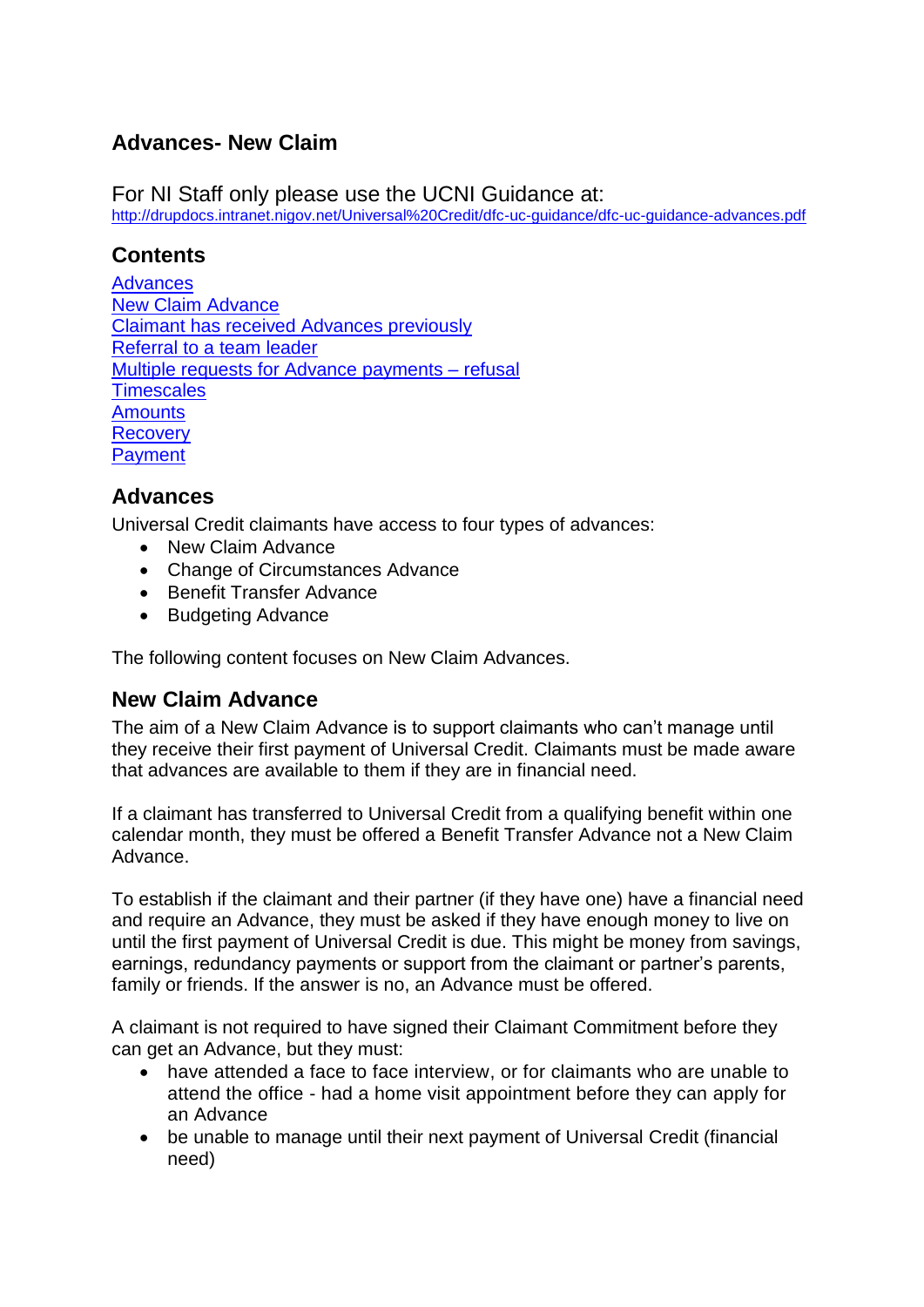- have likely entitlement to Universal Credit (their ID must have been verified and there must be no doubt that the Habitual Residence Test will be satisfied)
- have the ability and agree to repay the advance

For joint claims, both claimants must satisfy these conditions - but the claimant making the Advance request has to confirm only that their partner knows and agrees to the Advance request.

If a claimant meets the conditions for a new claim advance, they have the choice to claim it online. If an advance is awarded, it will be recorded in the advances page and in Claimant History.

It is still essential that claimants are offered an Advance and that it is processed at the first point of contact, usually at the Initial Evidence Interview.

#### <span id="page-1-0"></span>**Referral to a team leader**

Requests for a New Claim Advance must be referred to a team leader (HEO or above) if the claimant has previously been paid two or more Advances of any type and the agent wishes to pay the further Advance.

In these cases, the team leader is simply checking to see if there is strong evidence that the claimant has previously abused eligibility to receive Advance payments.

The following must be considered by the team leader:

- the number of previous New Claim Advances
- whether previous Universal Credit claims progressed to payment
- the reason for previous Universal Credit claims not progressing to payment
- if there is evidence of multiple accounts using different email addresses
- evidence of how the claimant has supported themselves financially between claims

Having a number of outstanding Advances does not stop the claimant from receiving a further Advance. Only Budgeting Advances require the claimant to have repaid an earlier Advance.

#### **Claimant has received Advances previously**

A claimant must be actually entitled to Universal Credit or likely to be entitled before an Advance payment can be made.

If a claimant has been awarded an Advance payment for a previous claim, but there is evidence of those past claims to Universal Credit not then progressing to the payment stage - this throws doubt on whether any further Advance payments can be made and further evidence can be requested before an Advance is awarded.

## <span id="page-1-1"></span>**Multiple requests for Advance payments – refusal**

If it is decided that the Advance payment cannot be made because there is a doubt the claimant is likely to be entitled to Universal Credit, the claimant must be told by using the wording below - in the journal or over the phone. In no circumstances should this be communicated face to face.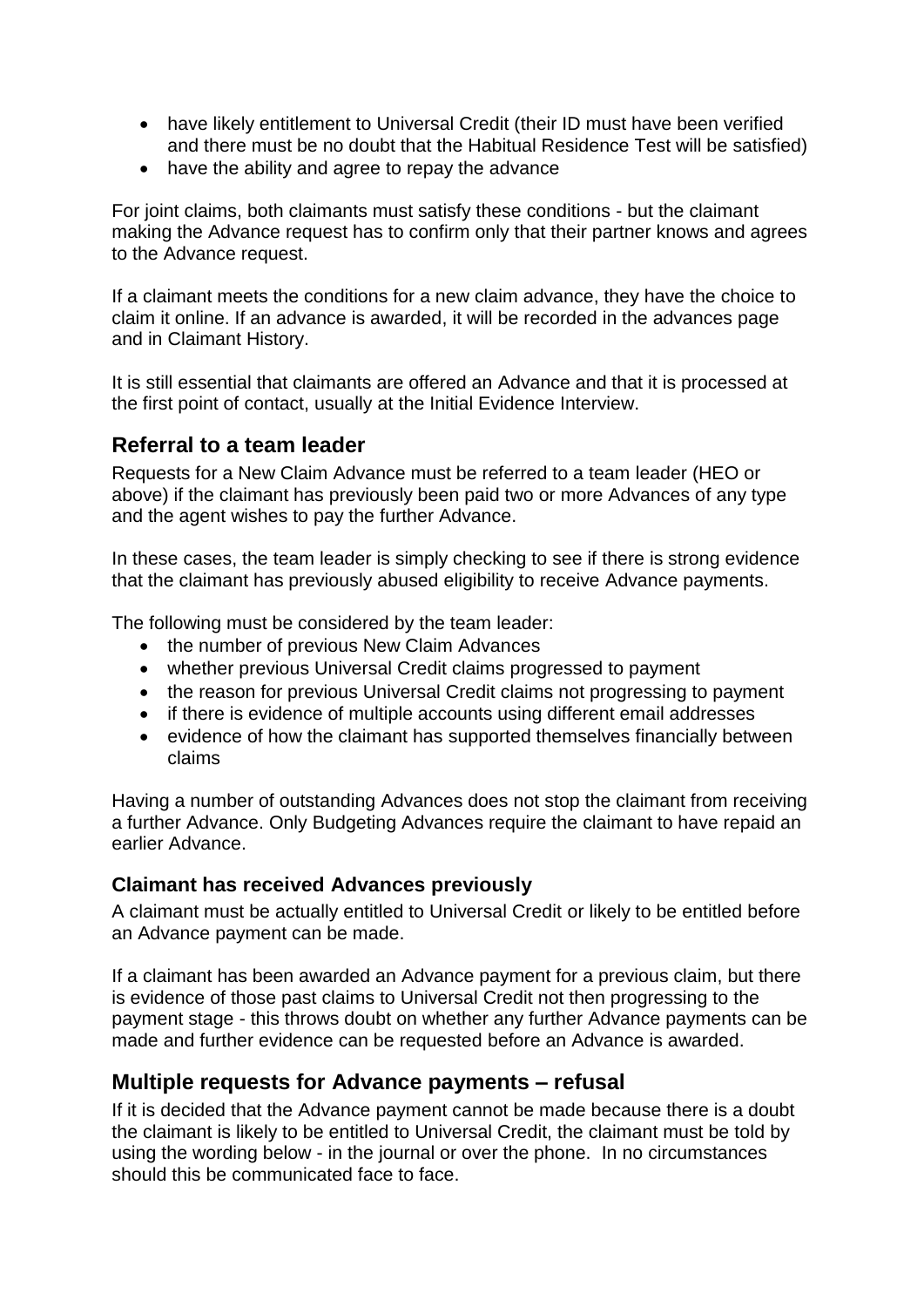"We have looked at your recent history and the information that you have given to us. Having considered these items, we do not believe that you will get an award of Universal Credit because you are unlikely to meet the eligibility criteria for that benefit. As such you do not fulfil the eligibility criteria for a Universal Credit Advance and we are not going to provide you with one at this time."

The Claimant History must also reflect the request and reasons for refusal.

## <span id="page-2-0"></span>**Timescales**

The claimant must be asked during their initial interview whether they have enough money to live on until their first payment of Universal Credit.

This must be followed by checking that the claimant understands that this means any final earnings, redundancy payments or savings, or whether they live with friends or relatives.

If at that point the claimant considers that they do not need an Advance, they may then ask for an Advance at any point during their first assessment period.

# <span id="page-2-1"></span>**Amounts**

The claimant must be informed of the maximum amount they are entitled to.

This will be the lower of:

- 360% of their standard allowance
- the equivalent of their maximum Universal Credit award (including additional amounts)
- 24 x 25% of their standard allowance

The maximum amount is the total of the following if they are applicable, any:

- Standard Allowance
- Child element and Disabled Child Addition\*
- childcare costs
- Universal Credit awarded for having Limited Capability for Work or Limited Capability for Work and Work Related Activity
- Universal Credit awarded for being a carer
- housing costs

This total sum is the 'maximum amount' for the benefit unit.

 The maximum amount for the Advance will only include the child additions for those children that have been verified. A claimant can apply for an increase of the Advance if the child is verified in the first assessment period.

The aim is to pay only one New Claim Advance so it is important to get the amount the claimant needs right.

By exception, a claimant may initially request an amount of Advance that is lower than the maximum amount available to them and then subsequently decide that they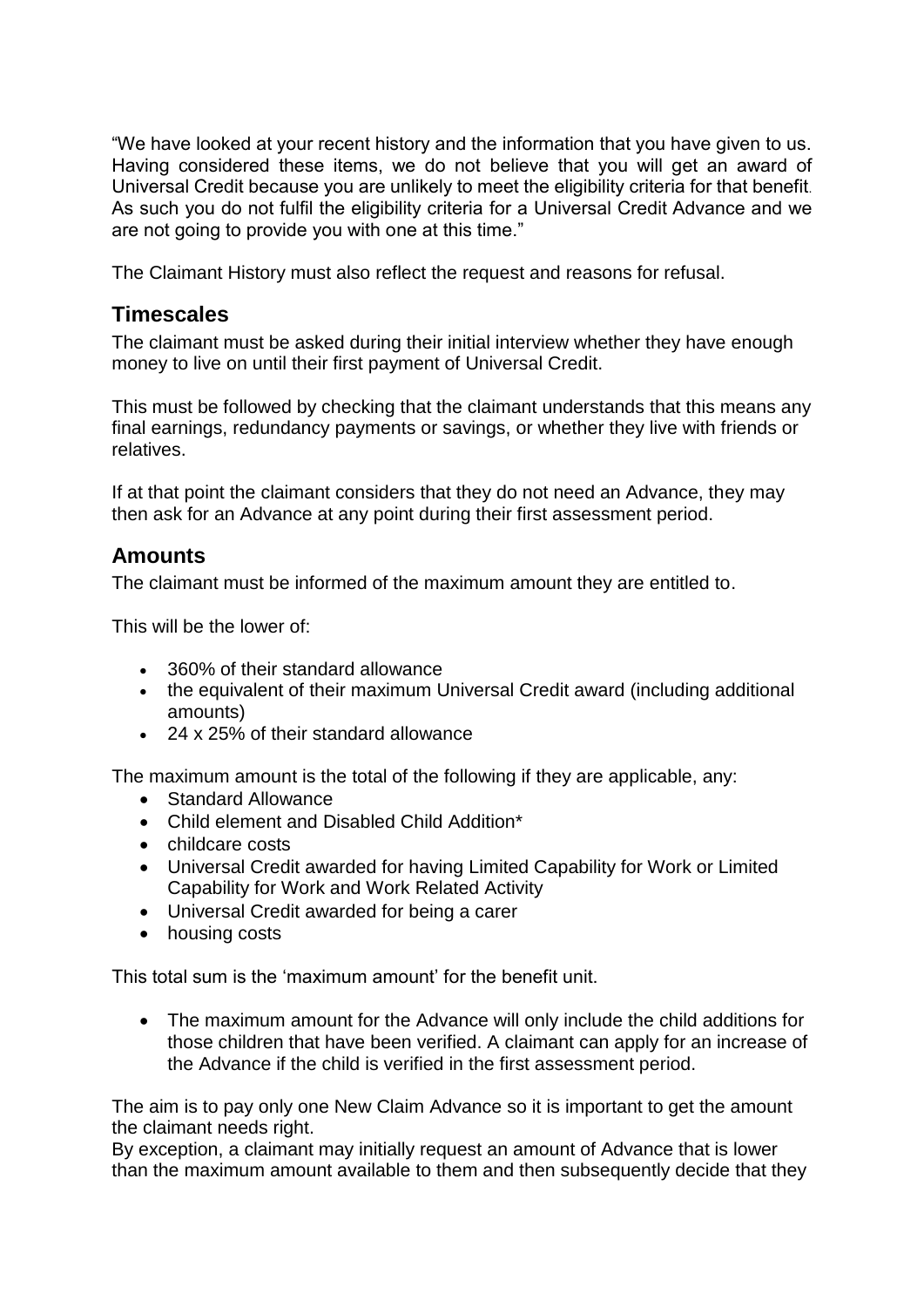need the remainder. In these cases, it is possible to pay them the remainder of the first Advance (as an additional Advance) provided that the total amount they receive remains within the maximum entitlement of their first Advance. As the remainder is part of the original Advance available to them - financial need does not need to be established again.

The claimant must be offered support to calculate the most appropriate amount of Advance payment - based on their monthly outgoings and their ability to repay it over the next 24 months. To avoid hardship, the repayment amount will be no more than the equivalent of 25% of the claimant's Universal Credit Standard Allowance.

#### <span id="page-3-0"></span>**Recovery**

The recovery period increased from 12 to 24 months for advances taken in the first assessment period from 12 April 2021. The Advance is recovered over a maximum of 24 months by deductions from a claimant's monthly Universal Credit Standard Allowance in equal amounts over 24 equal installments, starting from the first month's award.

However, the Universal Credit Service can't commit to 24 installments of equal deductions as there may be months when the claimant doesn't have enough Universal Credit to cover the installment (for example, due to an increase in earnings).

The Universal Credit Service will calculate what can be deducted every month (up to a maximum) until the Advance has been recovered.

The claimant must be informed that they have 24 months to repay the Advance (the maximum period).

During the recovery of the Advance, exceptional circumstances may occur that were not foreseen when the Advance was first taken out (for example, a child going into hospital which results in unexpected and regular bus or taxi fares for the parents to visit). If these circumstances push the claimant into genuine hardship and cause difficulty repaying the Advance over the agreed recovery time, a maximum 3-month deferral can be considered. Full recovery must be made within 27 months.

Whilst joint claimants have joint liability for an Advance, only the claimant requesting the Advance has to confirm that their partner has agreed to the Advance request and recovery terms. If the couple subsequently separate, the recovery of the Advance will be taken from both of them on a 50/50 basis.

If an Advance is requested and at that time a member of the joint claim is an ineligible partner, the ineligible partner has no responsibility for half of the outstanding debt.

<span id="page-3-1"></span>A claimant may want to repay the Advance in a lump sum. In these circumstances they should be asked to ring the Debt Management phone line. See Debt Management guidance for phone numbers.